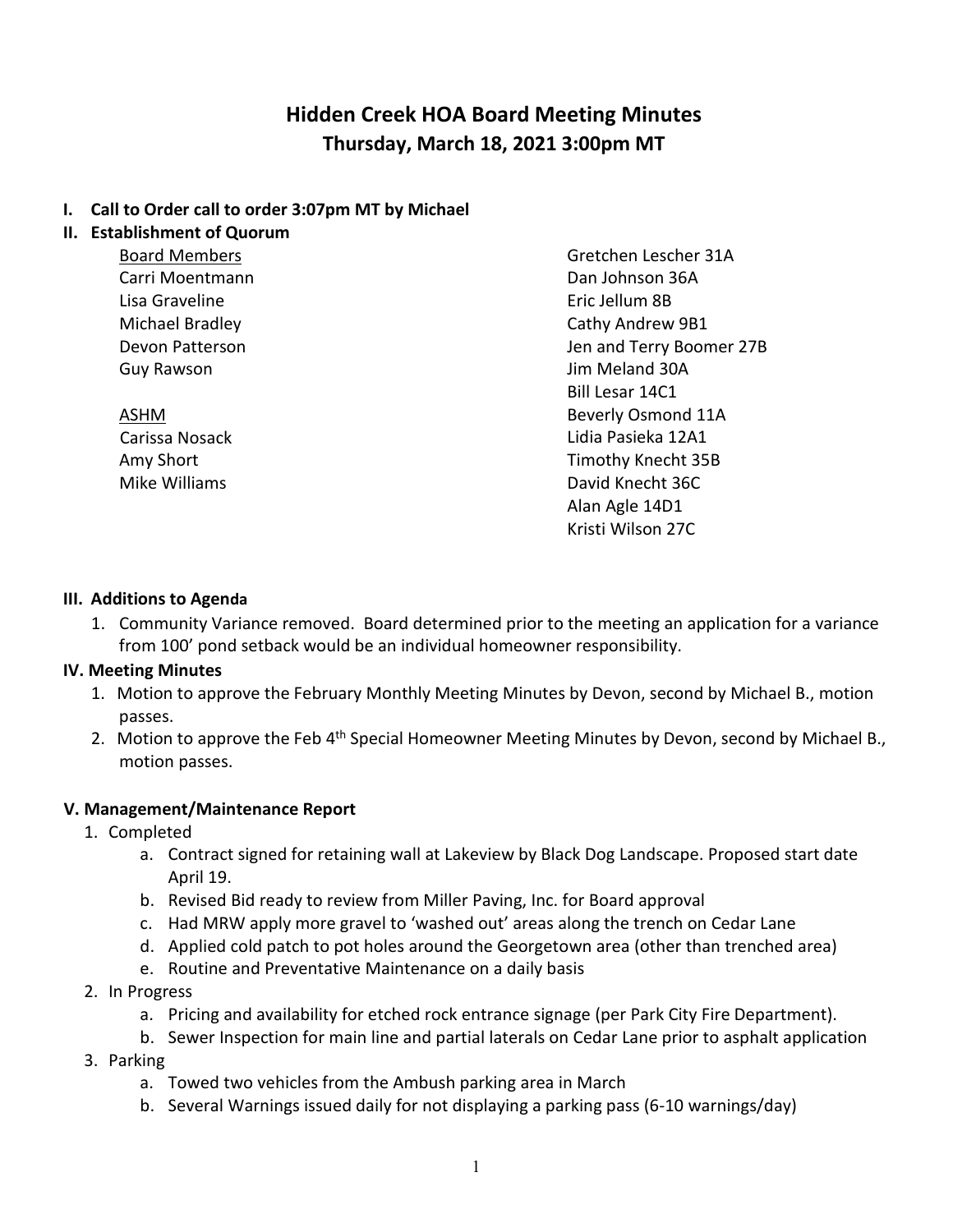### **VI. Finance Report**

- 1. January Financial Report
	- a. Carissa provided January budget update.
	- b. Report on Collection of \$1M Special Assessment
		- i. Only 5 homeowners failed to pay the first installment of the Special Assessment.

### **VII. Governance**

- 1. Ratify Email Actions
	- a. Motion to ratify Board email approval of revised retaining wall proposal with Black Dog Landscape by Lisa, second by Michael, motion passes.
	- b. Motion to ratify Board email approval of the removal of late fees on first quarterly installment of Special Assessment if paid by March 8<sup>th</sup> by Michael B., second by Devon, motion passes.
- 2. Rewrite Committee Report
	- a. Currently the committee meets every Tuesday until it completes a detail review of all of the governing documents and the questionnaire provided by Miller Harrison.
	- b. Almost through the questionnaire.
	- c. Once the questionnaire and general review of governing documents is completed, the committee will provide to the Board for review and submission to Miller Harrison.
	- d. Miller Harrison will provide a draft template of documents incorporating community specific requests with best practice and current Utah law.
	- e. The committee's goal is to have a cleaner cohesive set of governing documents.
- 3. ARC Committee Report
	- a. Applications must be complete before submission.
	- b. New Remodel/Modification Applications to be posted on Hidden Creek website April 1
	- c. Applications should be submitted the first of each month to ensure completeness for review by the deadline on the 15<sup>th</sup>.
	- d. If ARC does not have a complete application by the 15th of the month, the application will be postponed until the next month's ARC meeting.
	- e. Typical application process will take about 60 days please plan accordingly.
	- f. No projects can start without Board approval.
- 4. Finance Committee Report
	- a. Next meeting is scheduled Monday, March 22.
	- b. Focusing on current contracts and obligations to improve costs savings for the community.
	- c. Exploring potential loan options to help with the projected assessments for.
- 5. J2 Design and Bid Update
	- a. The Board has met with J2 designer.
	- b. The Board has approved the materials and the location of materials, the designs and the drawings.
	- c. Bids will be going out the end of April, the first part of May.
- 6. Asphalt Bids
	- a. In February, Board determined Miller Asphalt would be the vendor and contract SOW was further refined.
	- b. All asphalt in the Georgetown area will be excavated and removed.
	- c. Decayed railroad tiles will be removed and curbing was deemed unnecessary.
	- d. Geo Textile fabric will be used to stabilize all work.
	- e. 8" of road base to Georgetown area will be added and 3" of compacted asphalt will be laid.
	- f. Townhome area will have parking across from buildings 30 and 29 excavated and repaved like Georgetown area.